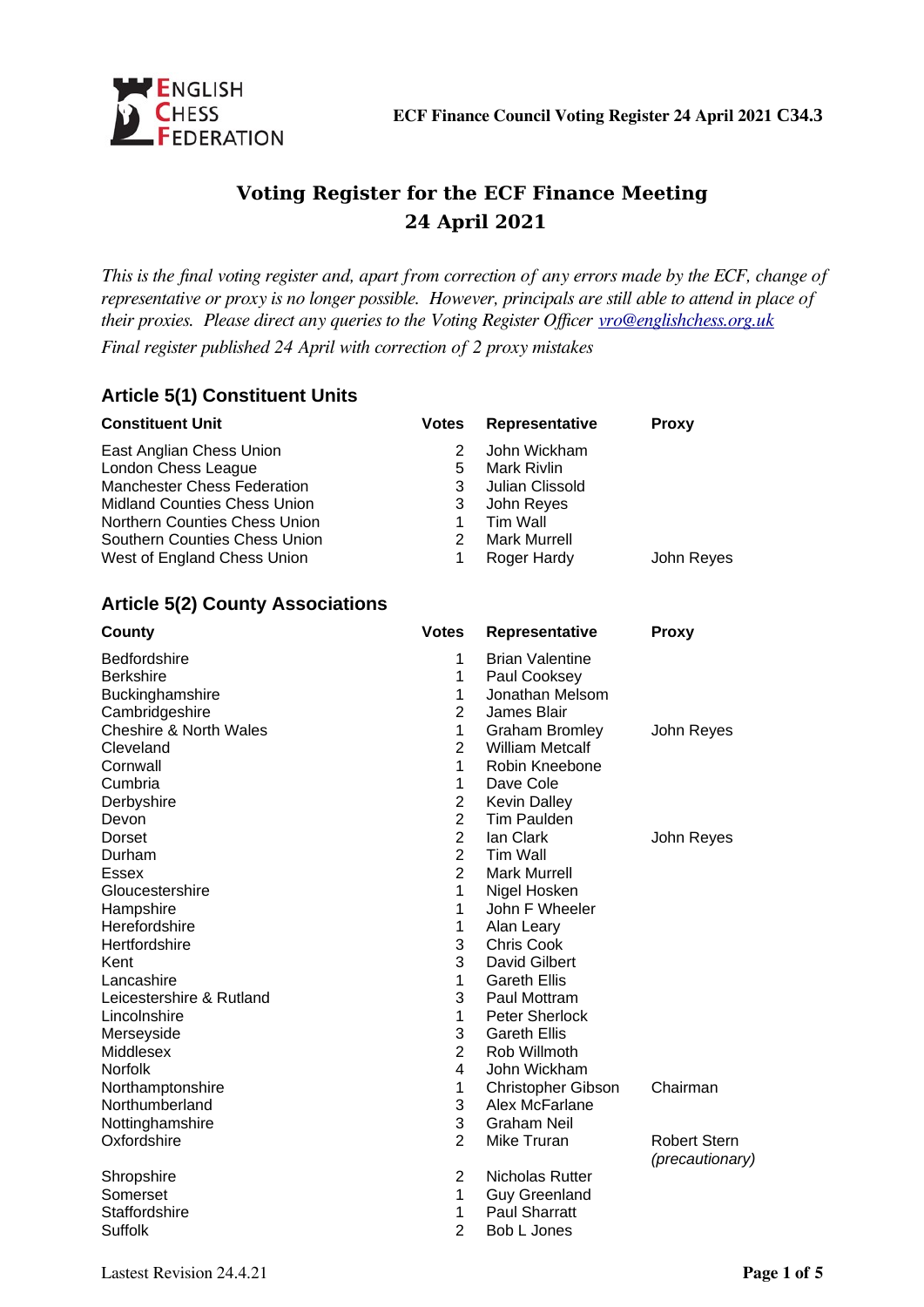

Sussex 2 Peter Farr Wiltshire 1 Bev Schofield<br>
Worcestershire 1 Bev Schofield<br>
1 Bev Schofield<br>
1 Baul Sharratt Worcestershire 1<br>
Yorkshire 1<br>
2 Yorkshire 2 Steve Mann

## **Article 5(3) Chess Leagues**

### **ECF Finance Council Voting Register 24 April 2021 C34.3**

- Surrey 2 Paul Shepherd
	-
- Warwickshire 2 Nigel Towers
	-
	-
	-

|                | Representative                     | <b>Proxy</b>       |
|----------------|------------------------------------|--------------------|
| 9              | <b>Claire Summerscale</b>          |                    |
| 6              | Peter Hughes                       |                    |
| 1              | David Clayton                      |                    |
| 1              | Pete Kobryn                        |                    |
| $\overline{c}$ | lan Clark                          | John Reyes         |
| $\overline{2}$ | David Barlow                       |                    |
| $\overline{2}$ | Neill Cooper                       | Paul Shepherd      |
| 4              | Roger Hardy                        | John Reyes         |
| $\mathbf{1}$   | <b>Nick Faulks</b>                 |                    |
| $\mathbf{1}$   | <b>Bill O'Rourke</b>               |                    |
| $\mathbf{1}$   | <b>Paul Sharratt</b>               |                    |
| $\mathbf{1}$   | <b>Bill O'Rourke</b>               |                    |
| 2              | <b>Robert Stern</b>                |                    |
| $\mathbf{1}$   | Peter Hornsby                      |                    |
| $\mathbf{1}$   | David Robertson                    |                    |
| 1              | Nigel Dennis                       |                    |
| $\mathbf{1}$   | <b>Terry Skippen</b>               | Rob Willmoth       |
| $\overline{2}$ | Hok Chiu                           |                    |
| $\mathbf{1}$   | Angus French                       | <b>Nick Faulks</b> |
| $\mathbf{1}$   | Michael Siddle                     |                    |
| $\mathbf{1}$   | <b>Paul Sharratt</b>               |                    |
| $\mathbf{1}$   | Tim Paulden                        |                    |
| $\mathbf{1}$   | <b>Charles Willbe</b>              |                    |
| 1              | Nigel Colter                       |                    |
| $\overline{2}$ | Douglas Vleeshhouwer Stephen Greep |                    |
| $\mathbf{1}$   | Vacant                             |                    |
| $\overline{2}$ | <b>Gordon Christie</b>             |                    |
| $\overline{c}$ | Ihor Lewyk                         |                    |
| $\overline{2}$ | David Gilbert                      |                    |
| $\overline{2}$ | Peter Farr                         |                    |
| 1              | <b>Gary Cook</b>                   | John Reyes         |
| $\mathbf{1}$   | Chris Fegan                        |                    |
| $\overline{c}$ | Nigel Hosken                       |                    |
| $\overline{2}$ | <b>Paul Sharratt</b>               |                    |
| $\mathbf{1}$   | John F Wheeler                     |                    |
| 1              | John Reyes                         |                    |
| $\mathbf{1}$   | Dave Cole                          |                    |
| $\overline{2}$ | Malcolm Clarke                     |                    |
| 1              | <b>Howard Grist</b>                |                    |
| $\overline{c}$ | John Reyes                         |                    |
| $\mathbf{1}$   | John Reyes                         |                    |
| $\overline{c}$ | Mike Gunn                          |                    |
| $\overline{c}$ | <b>Nigel Dennis</b>                |                    |
| $\overline{c}$ | Ian Hames                          |                    |
| $\overline{c}$ | John Reyes                         |                    |
| $\mathbf{1}$   | <b>Gareth Ellis</b>                |                    |
| $\mathbf{1}$   | David Farley                       |                    |
| $\overline{c}$ | <b>Paul Sharratt</b>               |                    |
| 1              | Paul Sharratt                      |                    |
|                |                                    |                    |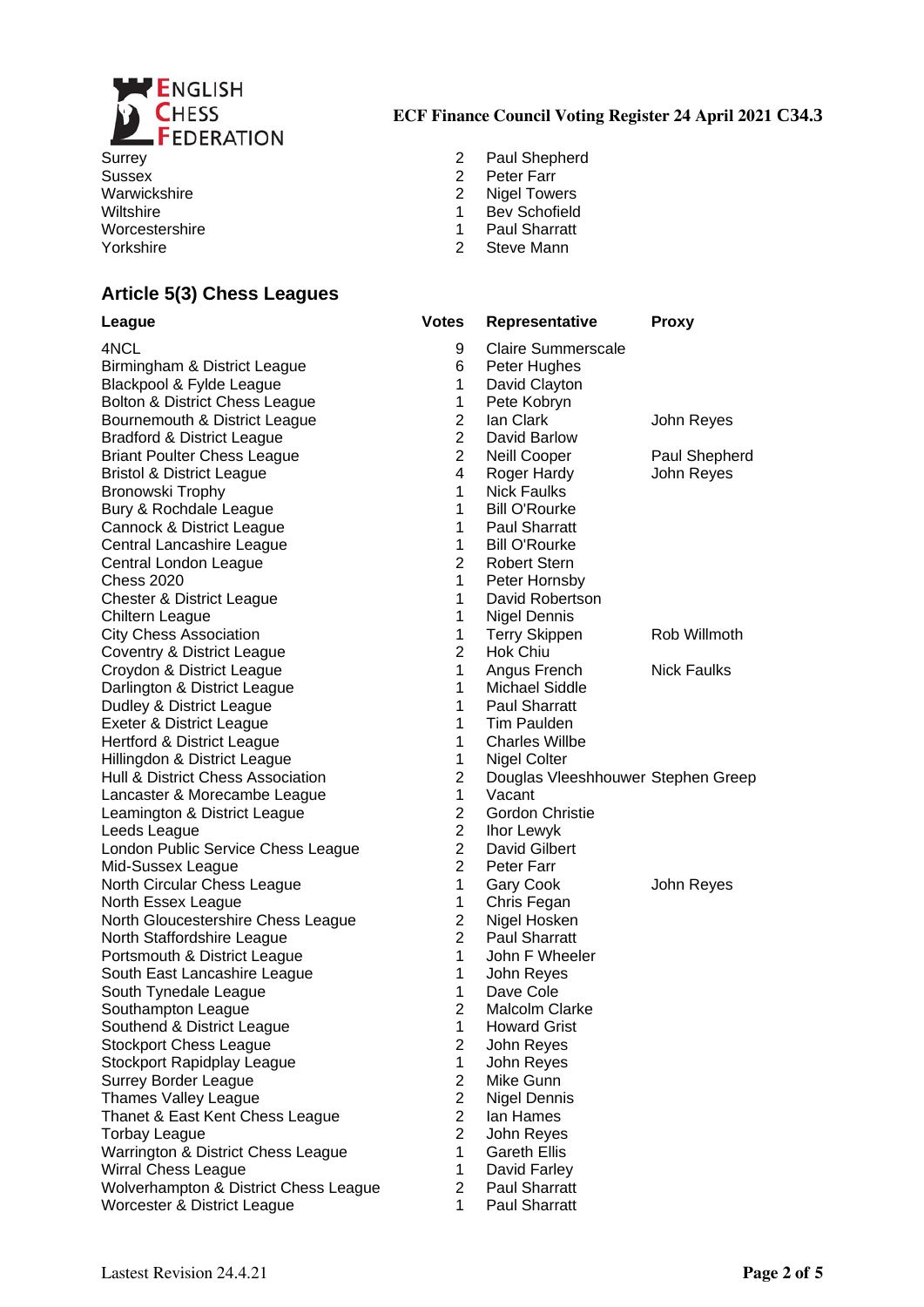

# **Article 5(4) Chess Congresses**

| <b>Congress</b>                         | <b>Votes</b>   | <b>Representative</b>  | <b>Proxy</b>                           |
|-----------------------------------------|----------------|------------------------|----------------------------------------|
| <b>Barnet Knights</b>                   | $\overline{c}$ | Rob Willmoth           |                                        |
| Berks & Bucks Congress                  | $\mathbf{1}$   | <b>Nigel Dennis</b>    |                                        |
| <b>Blackpool Chess Conference</b>       | $\overline{2}$ | <b>Bill O'Rourke</b>   |                                        |
| <b>Bolton Easter Congress</b>           | 1              | Rod Middleton          |                                        |
| <b>British Rapidplay</b>                | 1              | <b>Brent Kitson</b>    |                                        |
| <b>Bury St Edmunds Congress</b>         | 1              | John Wickham           |                                        |
| Caplin Hastings International Congress  | 3              | Alex McFarlane         |                                        |
| <b>Castle Chess</b>                     | 1              | <b>Tony Corfe</b>      |                                        |
| Central London Chess Congress           | $\mathbf 1$    | John Sargent           |                                        |
| <b>Chess Coaching Services</b>          | $\mathbf{1}$   | Rob Willmoth           |                                        |
| <b>Chess in Schools and Communities</b> | 4              | Samantha Ali           |                                        |
| Coulsdon Chess Fellowship               | 6              | Daniel Gliddon         |                                        |
| Crowborough Congress                    | $\mathbf{1}$   | David Fryer            |                                        |
| Delancey UK Schools Chess Challenge     | 8              | Alex Longson           |                                        |
| Doncaster Congress                      | $\mathbf 1$    | <b>Steve Mann</b>      |                                        |
| East Devon Chess Congress               | 1              | Sean Pope              | John Reyes                             |
| Frodsham Congress                       | 1              | Pat Ridley             |                                        |
| Frome                                   | 1              | Gerry Jepps            |                                        |
| <b>Gibraltar Masters</b>                | 5              | <b>Stuart Conquest</b> |                                        |
| <b>Golders Green</b>                    | 4              | Adam Raoof             |                                        |
| <b>Hampstead Congress</b>               | 3              | Adam Raoof             |                                        |
| <b>Heywood Congress</b>                 | 1              | <b>Bill O'Rourke</b>   |                                        |
| Kent Junior Chess Association           | 2              | Simon Metcalf          |                                        |
| Kidlington Chess Tournment              | $\mathbf{1}$   | Mike Truran            | <b>Robert Stern</b>                    |
|                                         |                |                        | (precautionary)                        |
| King's Place Chess Festival             | $\mathbf{1}$   | Adam Raoof             |                                        |
| Leek Congress                           | 1              | Roger Edwards          |                                        |
| <b>Leyland Congress</b>                 | $\mathbf{1}$   | David Clayton          |                                        |
| London Junior Chess Championships       | 6              | Ezra Lutton            |                                        |
| <b>Maidenhead Juniors</b>               | $\overline{c}$ | <b>Nigel Dennis</b>    |                                        |
| National Chess Junior Squad             | $\mathbf 1$    | Marc Shaw              |                                        |
| Northumbria Junior Chess Association    | 1              | Tim Wall               |                                        |
| Pimlico Summer Tournament               | $\mathbf{1}$   | <b>Robert Stern</b>    |                                        |
| <b>Preston Chess Congress</b>           | 1              | Malcolm Peacock        |                                        |
| <b>Ribble Congresses</b>                | 1              | David Clayton          |                                        |
| Richmond Junior CC                      | 3              | Paul McKeown           |                                        |
| Scarborough Congress                    | $\overline{2}$ | Alex McFarlane         |                                        |
| South Lakes Congress                    | 1              | Dave Cole              |                                        |
| Southend Easter Congress                | 1              | Gavin Hughes           |                                        |
| <b>St Albans Congress</b>               | 1              | Ray Claret             |                                        |
| <b>Stockport Rapidplay</b>              | 1              | Peter Taylor           | John Reyes                             |
| <b>Surrey Congress</b>                  | $\mathbf{1}$   | Paul Shepherd          |                                        |
| Teignmouth Rapidplay                    | 1              | Mark Cockerton         |                                        |
| Wiltshire Junior Chess                  | $\mathbf 1$    | <b>Bev Schofield</b>   |                                        |
| Witney Rapidplay                        | $\mathbf{1}$   | Mike Truran            | <b>Robert Stern</b>                    |
|                                         |                |                        | (precautionary)                        |
| Witney Weeklend Congress                | $\mathbf{1}$   | Mike Truran            | <b>Robert Stern</b><br>(precautionary) |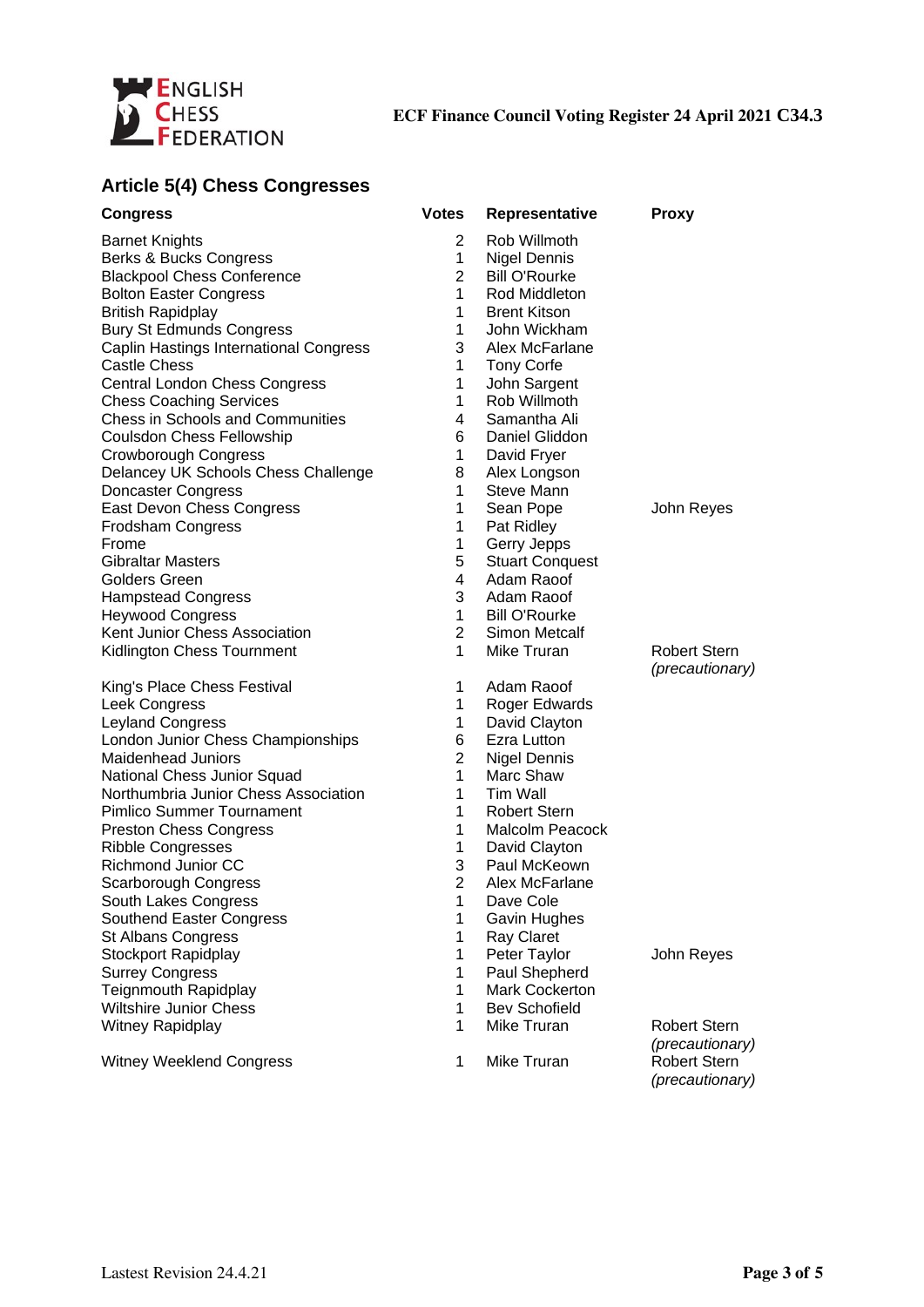

# **Article (5) Other Organisations**

| Organisation                                     | <b>Votes</b> | Representative     | <b>Proxy</b>      |
|--------------------------------------------------|--------------|--------------------|-------------------|
| Barnstaple Chess Club                            |              | Jack Rudd          |                   |
| <b>Braille Chess Association</b>                 |              | <b>Gerry Walsh</b> |                   |
| <b>British Chess Problem Society</b>             |              | Nigel Dennis       |                   |
| <b>British Universities' Chess Association</b>   |              | Alex Holowczak     | Stephen Woodhouse |
| <b>Chess Arbiters' Association</b>               |              | Michael Forster    |                   |
| <b>English Deaf Chess Association</b>            |              | Alasdair MacLeod   |                   |
| <b>English Primary Schools Chess Association</b> | 3            | Nigel Dennis       |                   |
| <b>Friends of Chess</b>                          |              | Chris Majer        |                   |
| National Youth Chess Association                 |              | Nigel Dennis       |                   |

## **Article 5(6) to 5(15) Votes conferred to Office Holders**

| <b>Votes</b> | <b>Representative</b> | Proxy                                         |
|--------------|-----------------------|-----------------------------------------------|
| 1            | Dominic Lawson        |                                               |
| 1            | Mike Truran           | <b>Robert Stern</b><br><i>(precautionary)</i> |
| 1            | Julian Clissold       |                                               |
| 1            | Adam Ashton           |                                               |
| 1            | <b>Nigel Towers</b>   |                                               |
| 1            | Malcolm Pein          |                                               |
| 1            | Alex Holowczak        | Stephen Woodhouse                             |
| 1            | Rob Willmoth          |                                               |
| 1            | Chris Fegan           |                                               |
| 1            | Shohreh Bayat         |                                               |
| 1            | Natasha Regan         |                                               |
| 1            | Stephen Woodhouse     |                                               |
| 1            | Michael Farthing      |                                               |
| 0            | Malcolm Pein*         |                                               |
| 1            | <b>Nick Faulks</b>    |                                               |
| 1            | <b>Robert Stern</b>   |                                               |
| 1            | Ray Edwards           |                                               |
| 1            | <b>Isabel Keen</b>    |                                               |
| 0            | No current patrons    |                                               |
| 0            | Vacant                |                                               |
| 1            | Philip Ehr            |                                               |
| 0            | Vacant                |                                               |
| 1            | Mike Gunn             |                                               |
|              |                       |                                               |

\*Holders of multiple offices are allowed only 1 vote for all offices held